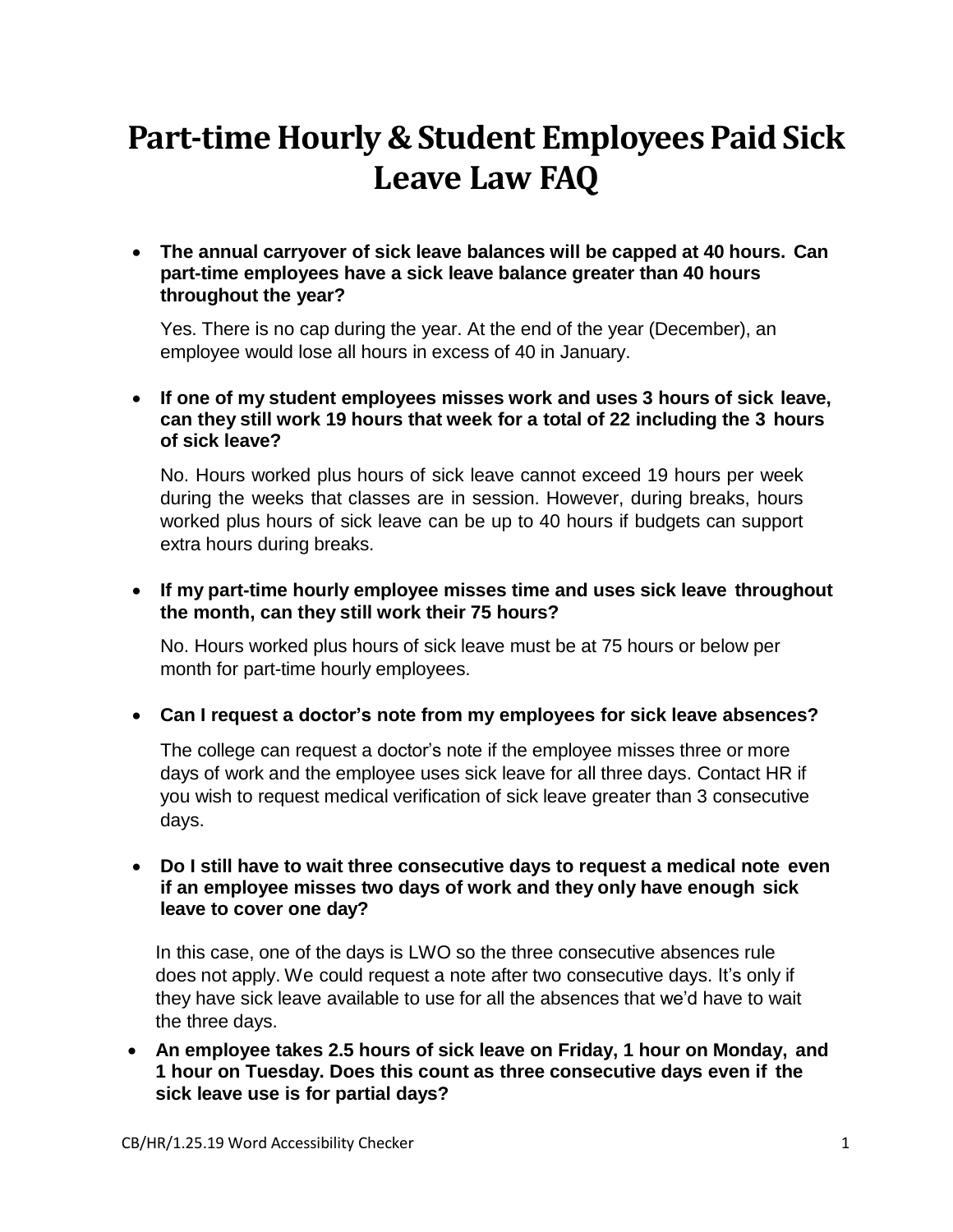Yes, even partial days count as a day. Therefore, we could request a note after they've indicated they're using 1 hour on Tuesday.

## **Is it okay to ask the reason for a paid sick leave request up front?**

Yes, it's okay as long as you don't dig too deep. Refer to HR as needed.

 **Since leave balances are updated monthly, are employees able to use leave they have accrued in that month for absences later in the month?**

No. Sick leave will be available the first of the following month in which it is accrued.

## **If my part-time hourly employee works 75 hours in the month, how much leave will they have available the following month?**

Part-time employees accrue leave in increments of .25 (15 minutes). For 75 hours/month, they will have 1.75 hours available for use the following month.

#### **Are part-time hourly and student employees eligible for the shared leave program?**

No. Part-time employees are not able to request shared leave. They also do not meet the requirements to donate sick leave to other employees.

 **Can an employee use paid sick leave when the College their child's school or place of care has been closed by order of a public official for any healthrelated reason?**

Yes. However, a closure due to weather conditions is not an authorized purpose for use of paid sick leave.

# **May you use paid sick leave for an absence covered by workers' compensation?**

Yes. Workers' compensation benefits and paid sick leave are separate statutory rights that can be used concurrently if the employee meets the requirements to be entitled to both.

## **For substitute teachers, what is considered "required to work" in which cases the sub could use paid sick leave?**

Consider this example: A Head Start employee has a list of 10 substitute teachers to call every time a teacher becomes ill. Such substitutes are free to decline an offer to substitute when called without repercussion, and the employer is free to move down